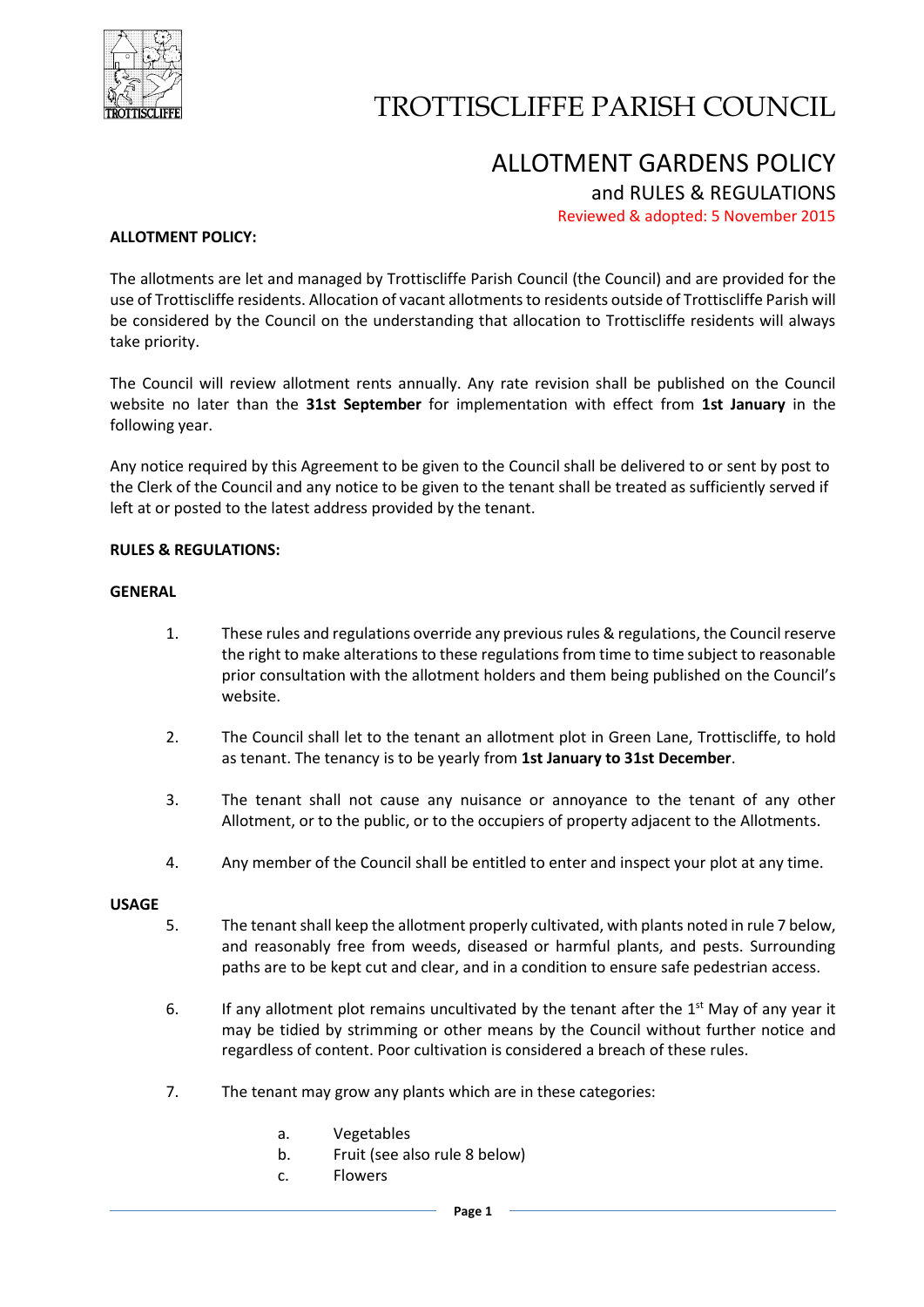

- 8. The tenant is permitted to plant a maximum of two fruit trees per plot (which includes any fruit trees already planted). They must be of a dwarf variety (max height 1.8 metres) and not grow to cause shading to any adjoining plot and must thereafter be maintained as such. Any allotment holder adversely affected by shading (or excessive water uptake by tree roots) by a tree on another plot may request the Council to enforce this rule by pruning or removal.
- 9. The tenant may not grow ornamental or other trees (except as stated in rule 8 above) or any plant/s that can cause a nuisance to other allotments.
- 10. The allotment plot shall not be treated as a market garden or for any other trading activity. All produce is for domestic consumption only.
- 11. No livestock of any kind shall be kept on the Allotment site.
- 12. The watering of allotments by means of a hosepipe attached to the standpipe located adjacent to the entrance to the Allotments is permitted for a maximum period of 30 minutes per plot per day.
- 13. Bonfires will be permitted on the tenant's own plot, but only for the purposes of the destruction of diseased material from the allotment site. These must only be lit when there is no risk of nuisance to neighbouring properties and must be tended at all times. NO other bonfires will be permitted on allotment land and any organic material must be composted by the tenant on the tenants' own allotment plot. Any other material must be removed and disposed of by the tenant.
- 14. Structures:

Temporary storage and cultivation structures are permitted but only with the prior written approval of the Council. The structure must be in proportion to the size of the Allotment, over-large and excessive numbers of structures will not be permitted. The ultimate decision on whether or not a structure is suitable lies with the Council.

All structures must be sited well inside the individual's allotment plot boundary and roughly in similar areas to any neighbouring erection so as not to impede occasional vehicles/pedestrian access. No solid concrete bases, or mortared brick or block walls are to be used in structures.

The tenant must agree to remove any structure/s when vacating the plot.

The tenant must keep the structure in a safe and tidy condition. Any water saving devices erected must be covered and safe.

The Council reserves the right to inspect any structure and if it is considered to be unsafe will request, in writing, that it is improved or removed. Following such a request, if this is not undertaken within **1 month** then the Council may remove the structure without further notice and the tenant will be asked to pay any costs arising.

Tools and equipment are kept on site at the tenant's risk.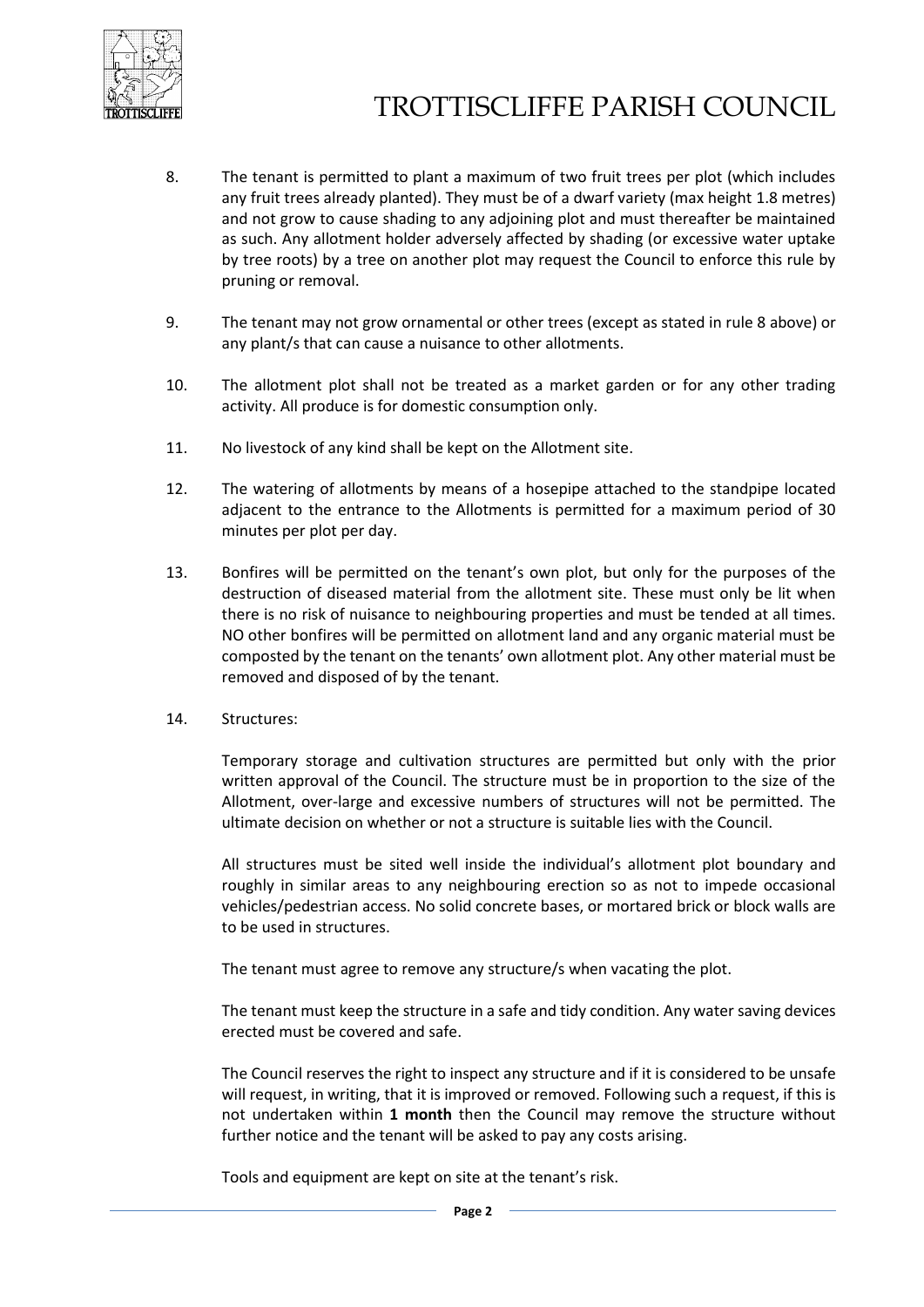

- 15. The tenant shall not use barbed wire or erect any fences on the allotment garden without prior written permission from the Council.
- 16. The tenant shall not, without the written consent of the Council, cut or prune any timber or other trees or take or sell or carry away any mineral, gravel, sand or clay.
- 17. Dogs MUST be kept on a lead and/or be tethered and must not be allowed to wander around the allotment gardens. Any fouling by said dog/s must be removed from the Allotment gardens by the person in charge of the dog/s.
- 18. Tenants are requested to use spray pesticides with care, and only when climatic conditions are suitable. Negligent or wilful misuse of spray pesticides will be considered a breach of this agreement.
- 19. Tenants are not to deposit, or allow other persons to deposit, on the allotment garden any refuse or decaying matter (except for manure or compost or material for the purpose of making compost in such quantities as may reasonably be required for use in cultivation).
- 20. Tenants agree to observe and perform any other special condition which the Council considers necessary to preserve the Allotments Gardens from deterioration and of which notice to applicants for the Allotments is given in accordance with these conditions.

### **RENT/TERMINATION**

- 21. The tenancy of an allotment shall be for one year and shall be let annually from **1st January** each year, the tenant shall pay the Rent, yearly in advance, in one payment inside 4 weeks from this date. Failure to meet this date is a reason for termination of this agreement by the Council.
- 22. The rent demand shall be delivered by post to the last known address of the tenant on or before the **31st December each year**. It is the duty of the tenant to advise the Parish Clerk immediately of any change of address.
- 23. The tenant shall not sub-let, assign, share, or part with the possession of an allocated Allotment plot, or any part of it, without the written consent of the Council. (Note: - A person sharing an Allotment plot, by prior agreement with the Council, has no automatic right to the Allotment plot when the tenancy expires.)
- 24. The tenant may remove any plants, planted by the tenant, before the expiry or termination of the tenancy, but the tenant must level the surface of the land and restore the same to a proper state and condition, making good any damage caused by the removal.
- 25. The tenant shall not, on termination of the tenancy, be entitled to receive from the Council any compensation whatsoever, including compensation for the loss of plants or for any improvement made to the allotment plot by the tenant.